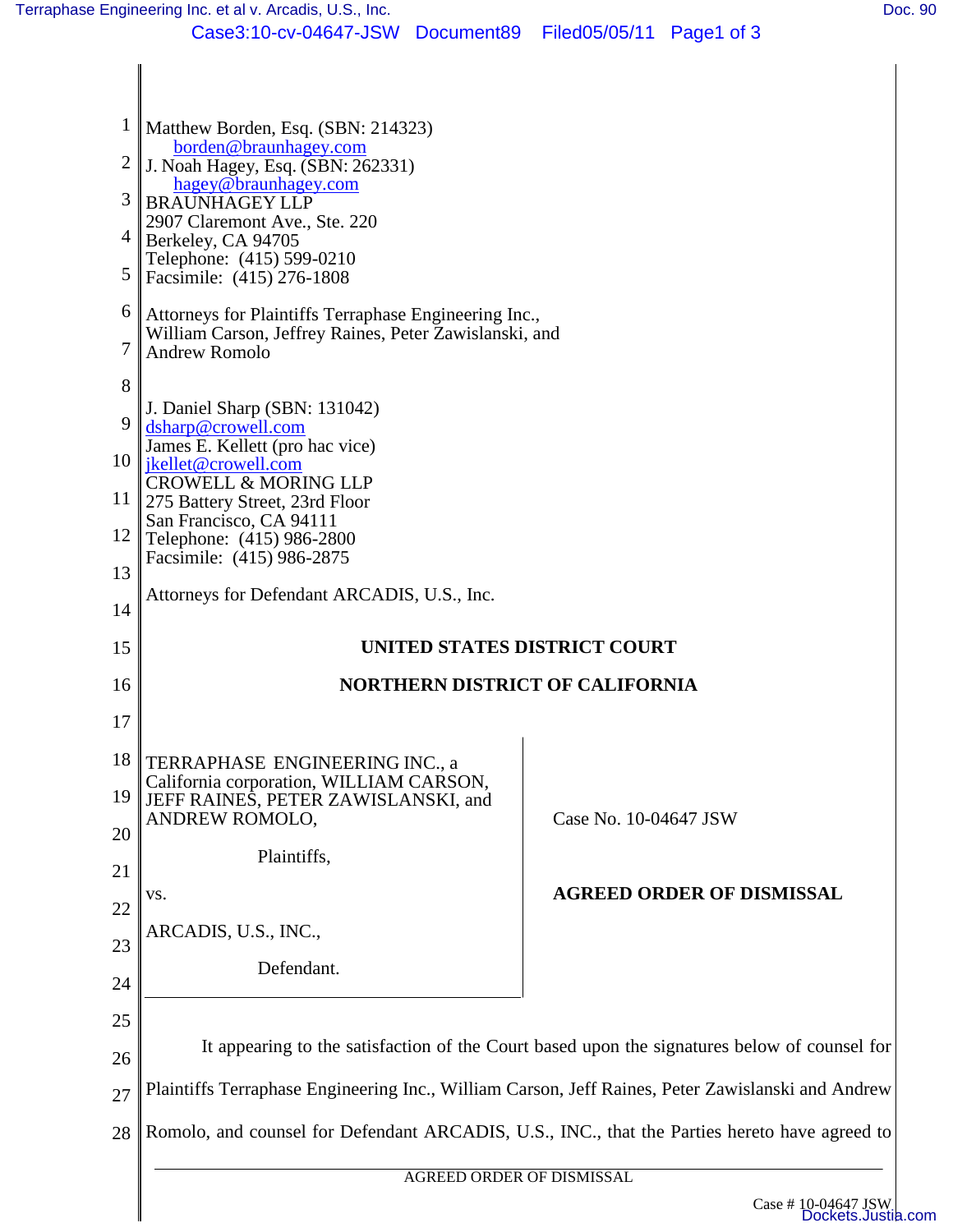## Case3:10-cv-04647-JSW Document89 Filed05/05/11 Page2 of 3

| $\mathbf{1}$   | settle and compromise any and all claims and potential claims and counterclaims in this action, and      |
|----------------|----------------------------------------------------------------------------------------------------------|
| $\overline{2}$ | to dismiss the litigation with prejudice, this action is hereby dismissed with prejudice, the Parties to |
| 3              | bear their own costs, expenses and fees, except as otherwise agreed as part of the settlement            |
| $\overline{4}$ | between them. The Parties have agreed, and the Court orders, that this Court will retain personal        |
| 5              | jurisdiction over them and that this Court shall adjudicate any disputes arising from any breach of      |
| 6              | the Parties' settlement agreement, subject matter jurisdiction permitting.                               |
| 7              |                                                                                                          |
| 8              | <b>IT IS SO ORDERED</b> this, the <u>6th</u> day of May, 2011.                                           |
| 9<br>10        |                                                                                                          |
| 11             | frey SWhits<br>Jeffrey                                                                                   |
| 12             | <b>TES DISTRICT JUDGE</b><br>UNITED STA                                                                  |
| 13             |                                                                                                          |
| 14             |                                                                                                          |
| 15             |                                                                                                          |
| 16             |                                                                                                          |
| 17             |                                                                                                          |
| 18             |                                                                                                          |
| 19             |                                                                                                          |
| 20<br>21       |                                                                                                          |
| 22             |                                                                                                          |
| 23             |                                                                                                          |
| 24             |                                                                                                          |
| 25             |                                                                                                          |
| 26             |                                                                                                          |
| 27             |                                                                                                          |
| 28             |                                                                                                          |
|                | <b>AGREED ORDER OF DISMISSAL</b>                                                                         |
|                | Case #10-04647 JSW                                                                                       |